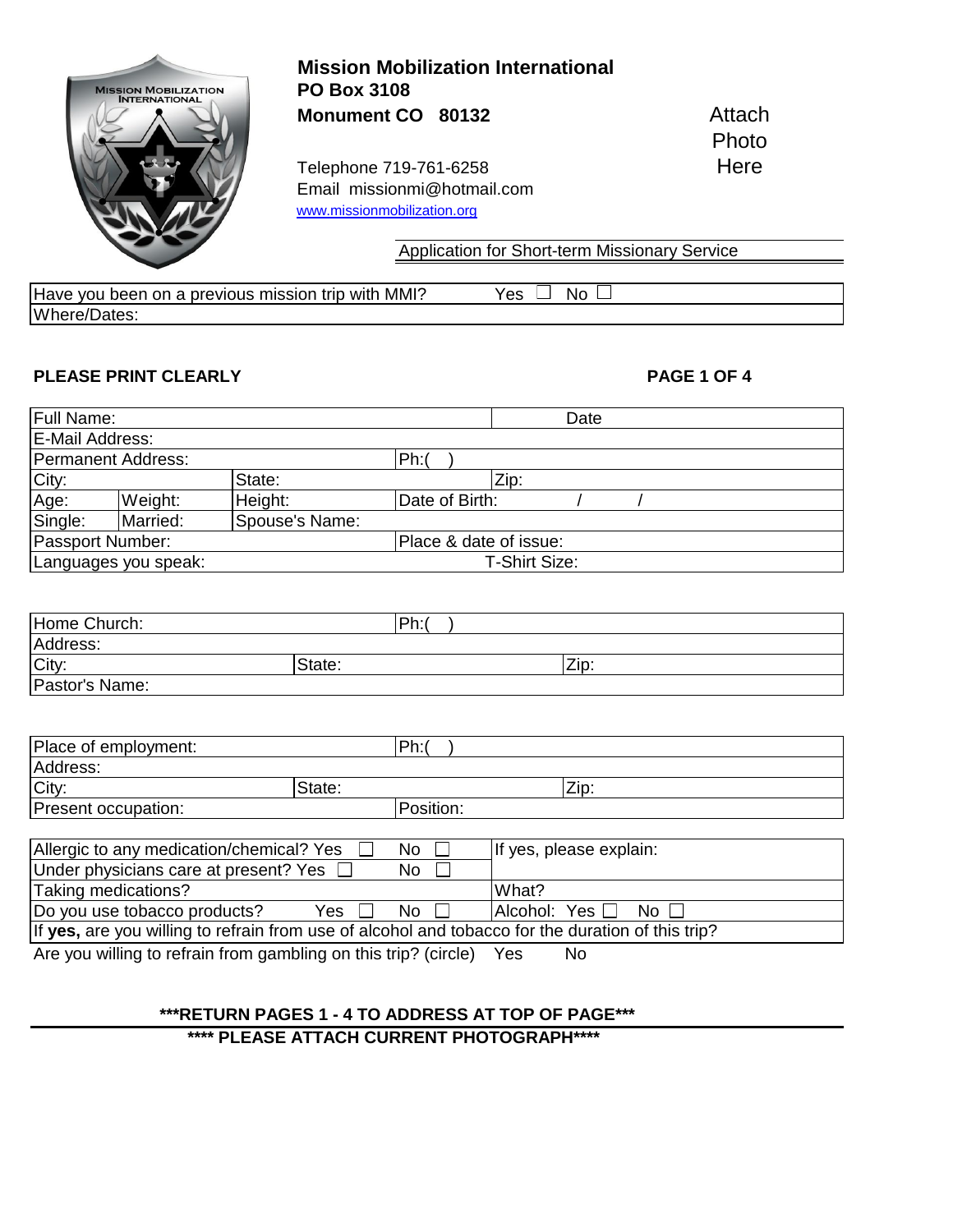## **PLEASE PRINT CLEARLY PLEASE PRINT CLEARLY**

| In Case of Emergency, Please Contact: |           |       |  |  |  |  |
|---------------------------------------|-----------|-------|--|--|--|--|
| Name:                                 | Relation: | lPh:ı |  |  |  |  |
| Address:                              | State:    | Zip:  |  |  |  |  |
| Insurance Company and Policy No.:     |           |       |  |  |  |  |
| Your Physician:                       | Address:  | IPh:  |  |  |  |  |

My insurance policy does cover Emergency Medical Evacuation. Yes No If yes disregard next question. Have you purchased the Overseas Traveler's Protection Plan? Yes \_ No

Please sign if you are covered for Evacuation Date

If No, You **MUST** purchase *The Overseas Traveler's Protection Plan.* For more information please visit their website: www.otpplan.com You must be covered for evacuation from the country you will be in.

| Dates of trip which you are applying for:                                                                |  |           |  |                             |  | Country:            |  |                               |
|----------------------------------------------------------------------------------------------------------|--|-----------|--|-----------------------------|--|---------------------|--|-------------------------------|
| If yes, please list:<br>Have you ever been overseas before: Yes $\Box$<br>No <sub>1</sub>                |  |           |  |                             |  |                     |  |                               |
|                                                                                                          |  |           |  |                             |  |                     |  |                               |
| Have you ever been on a short-term missions trip before? Yes $\Box$                                      |  |           |  |                             |  | No <sub>1</sub>     |  | If yes, please list countries |
| and organizations:                                                                                       |  |           |  |                             |  |                     |  |                               |
|                                                                                                          |  |           |  |                             |  |                     |  |                               |
| Check with your county health department for a list of immunizations for the country you will travel to. |  |           |  |                             |  |                     |  |                               |
| Dates of your last immunizations: (if any)                                                               |  |           |  |                             |  |                     |  |                               |
| Tetanus:                                                                                                 |  | Typhoid:  |  |                             |  | <b>Hepatitis A:</b> |  |                               |
| Other immunizations:                                                                                     |  |           |  |                             |  |                     |  |                               |
|                                                                                                          |  |           |  |                             |  |                     |  |                               |
| Medical background: EMT                                                                                  |  | Paramedic |  | Other $\mathsf{\mathsf{L}}$ |  |                     |  |                               |

 **\*\*\*\*To Avoid Delay In Application Approval, Please Answer Each Section Completely\*\*\*\* \*\*\*RETURN PAGES 1-4 TO ADDRESS AT TOP OF PAGE 1\*\*\***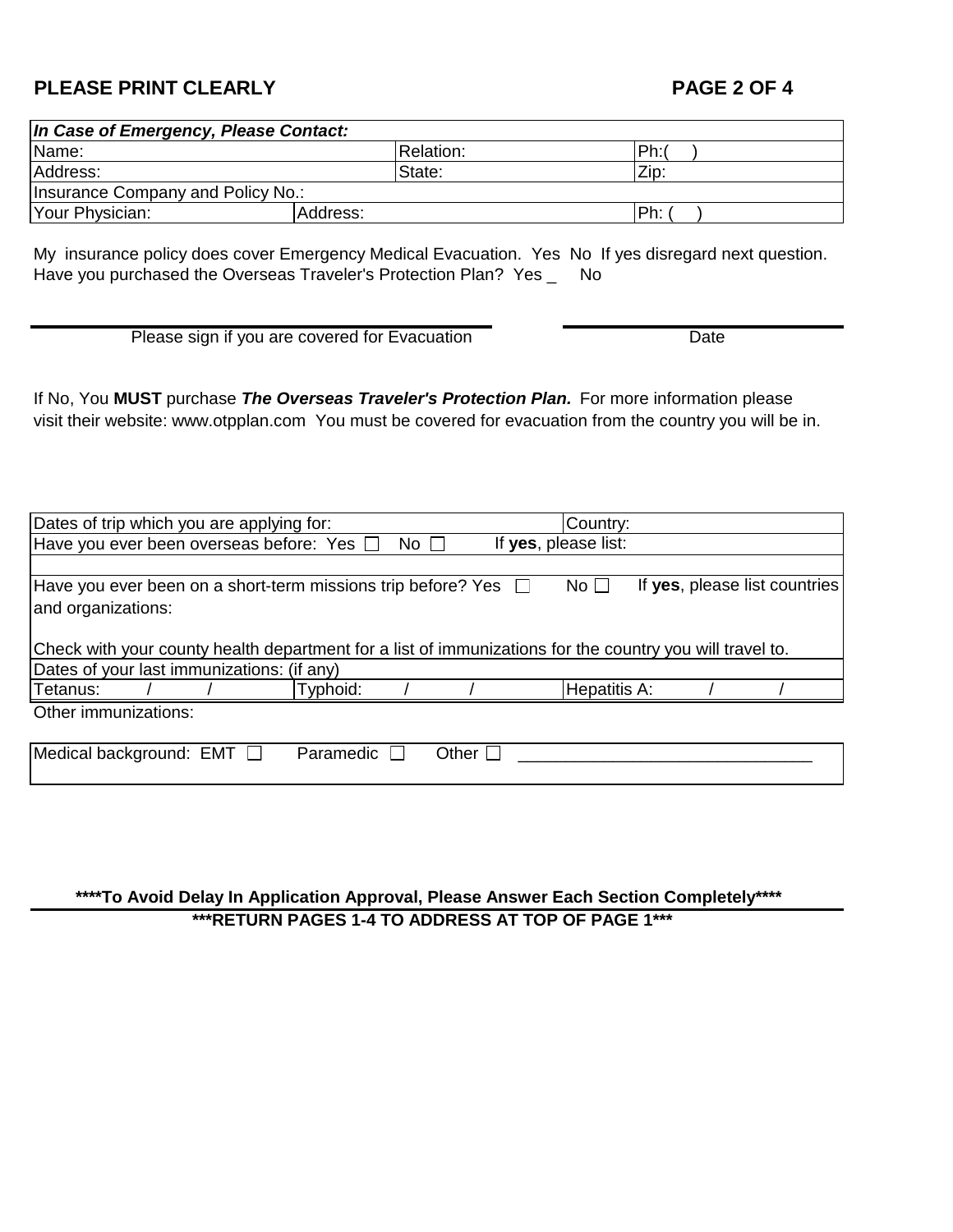If you have gone on a short-term mission trip with MMI, and have your testimony on file- please check here and only answer question 4.  $\square$ 

1. Describe your conversion experience:

2. Describe your understanding of the work of the Holy Spirit:

3. Describe your current relationship with God:

4. Describe what you feel your purpose for this mission trip is to be:

# **\*\*\*RETURN PAGES 1-4 TO ADDRESS AT TOP OF PAGE 1\*\*\***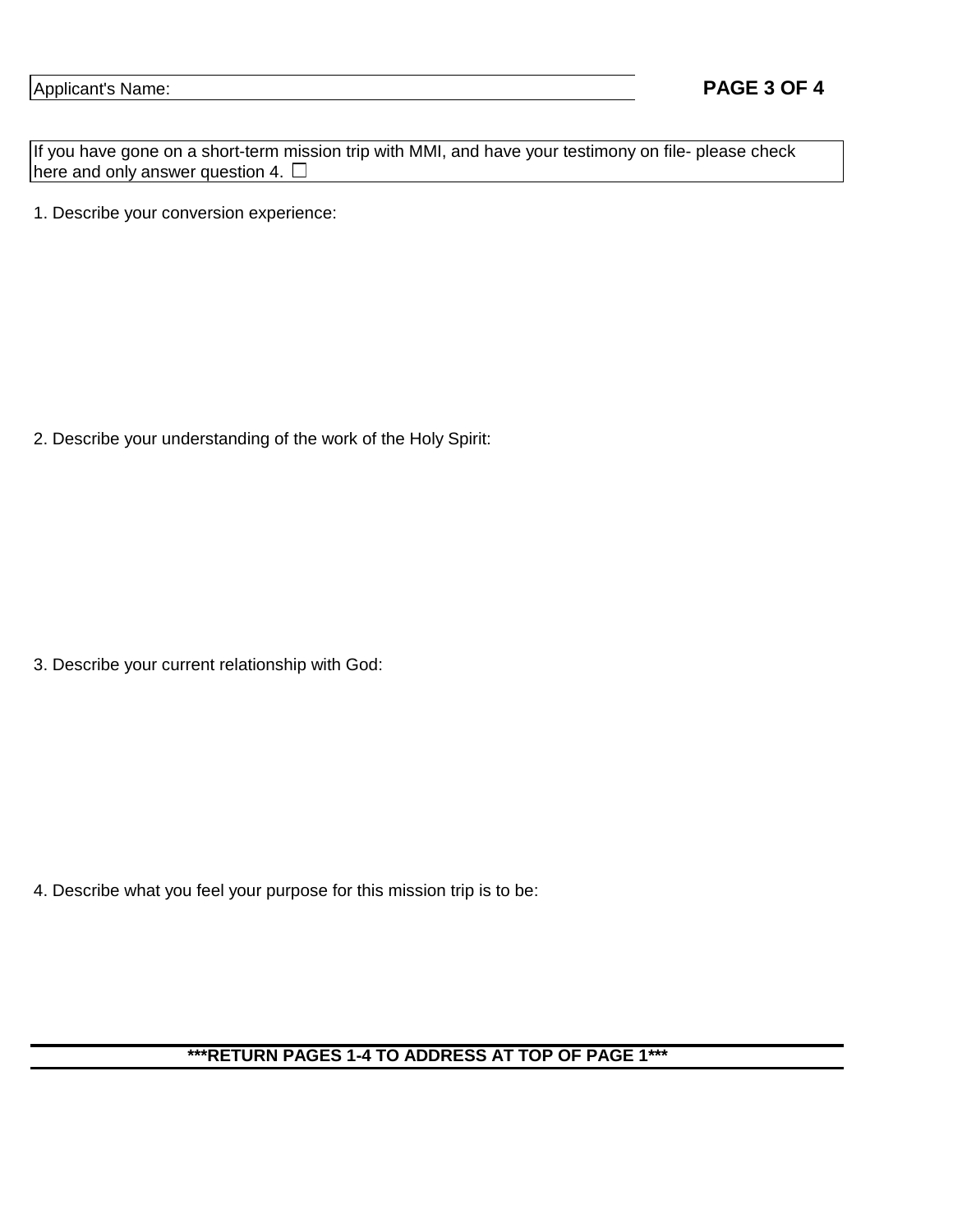Mission Mobilization International *PAGE 4 OF 4* PO Box 3108 Monument *CO 80132*

## **Release of Liability**

I, the undersigned individual, am making a mission trip under the auspices of Mission Mobilization International. As such, they have and will give direction and guidance in my personal safety. They have informed me of any potential risks associated with all international travel as well as specific travel to my ultimate destination.

In addition, I hereby release Mission Mobilization International and/or its Director, Randy Green, and/or its board of directors,agents, employees, or volunteer assistants from any liability whatsoever arising out of any accident, sickness, death, damage or loss which may be sustained by said person during the course of/or involvement with Mission Mobilization International.

Signature Date Date

## **Team Leadership**

The team will be under the leadership of Mission Mobilization International. The mission will appoint a person as team leader in every outreach. You will be notified who the leader of the team will be.

I agree to work under the leadership of the designated leader.

Signature Date Date

## **Authorization for Medical Treatment**

In the event of illness or injury while on this trip, I agree to the performance of such treatment, anesthesia, and operation, which in the opinion of the attending physician is deemed necessary. I hereby accept full responsibility for any and all expenses for medical treatment and medicines that may incur during this mission trip.

Additionally, I accept full responsibility for any expenses related to an illness or injury resulting from my time on this mission trip which might become evident after my return home.

Signed by me this the \_\_\_\_\_\_\_\_\_ day of \_\_\_\_\_\_\_\_\_\_\_\_\_\_\_\_\_\_\_\_\_, year\_\_\_\_\_\_\_\_\_\_\_\_\_\_\_

\_\_\_\_\_\_\_\_\_\_\_\_\_\_\_\_\_\_\_\_\_\_\_\_\_\_\_\_\_\_\_\_\_\_\_\_ \_\_\_\_\_\_\_\_\_\_\_\_\_\_\_\_\_\_\_\_\_\_\_\_\_\_\_\_\_\_\_\_\_\_

Signature **Printed Name** 

## **\*\*\*RETURN PAGES 1-4 TO ADDRESS AT TOP OF PAGE 1\*\*\***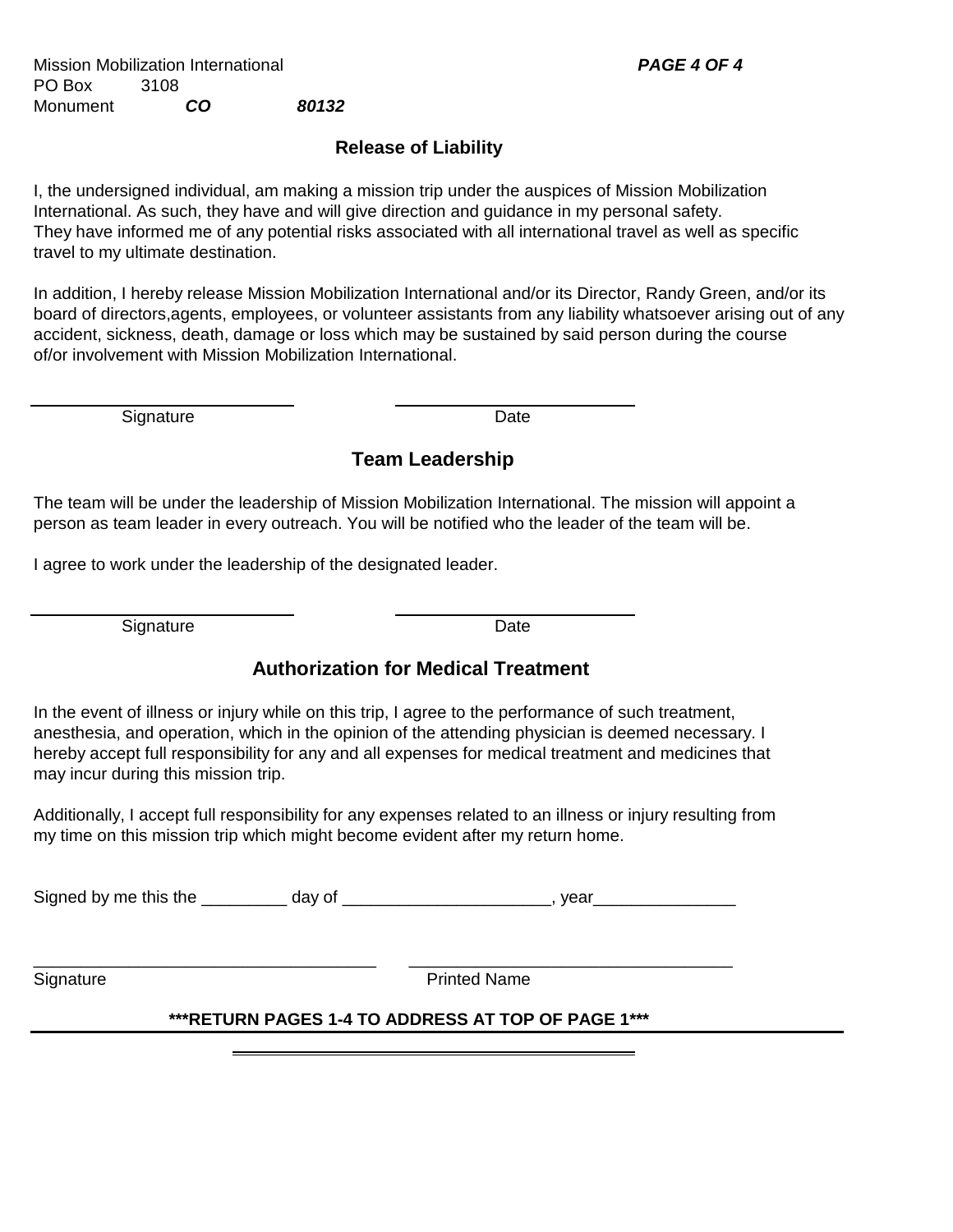|                       | <b>Mission Mobilization International</b> |                                         |
|-----------------------|-------------------------------------------|-----------------------------------------|
| PO Box 3108           |                                           | To be returned by pastor to the         |
| Monument              | CO.                                       | 80132 address on the left of this page. |
| missionmi@hotmail.com |                                           |                                         |

## 719-761-6258

| To Be Filled Out by Applicant's Pastor |               |  |  |
|----------------------------------------|---------------|--|--|
| Pastor's Name:                         | Date:         |  |  |
| <b>Church Name:</b>                    | <b>Phone:</b> |  |  |
| Signature:                             |               |  |  |

The following has made application to us for a short-term mission trip. We ask that you please answer the following questions based on your knowledge of this applicant so that we can fully consider them for this service.

### Applicant's Name:

1. Do you think the applicant is spiritually and emotionally mature enough to successfully handle a short-term mission trip into a third world country?

2. Do you think the applicant would function well as a team member?

3. Is there any reason you know of why the applicant would not be fit for mission service…either physically, mentally, emotionally, or spiritually?

## **\*\*\*PASTOR, PLEASE RETURN TO ADDRESS AT THE TOP OF THIS PAGE\*\*\***